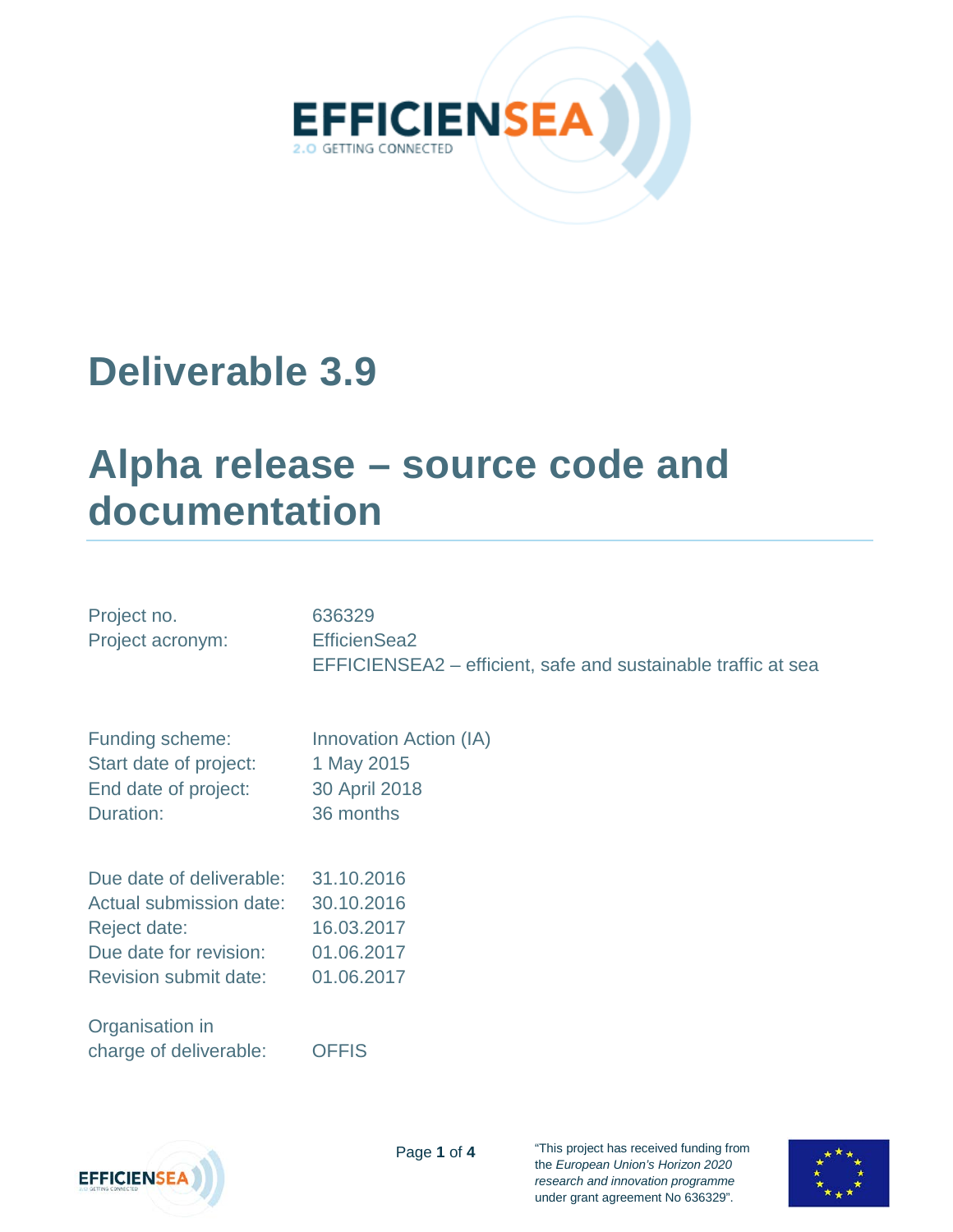## <span id="page-1-0"></span>DOCUMENT STATUS

#### <span id="page-1-1"></span>**Authors**

| <b>Name</b>               | <b>Organisation</b>       |
|---------------------------|---------------------------|
| <b>Thomas Christensen</b> | Danish Maritime Authority |
|                           |                           |
|                           |                           |

#### <span id="page-1-2"></span>Document History

| Version | Date       | <b>Initials</b> | <b>Description</b>                                                                    |
|---------|------------|-----------------|---------------------------------------------------------------------------------------|
| 1.0     | 26.10.2016 | <b>THC</b>      | Final                                                                                 |
|         | 18.04.2017 | <b>THC</b>      | Updated link to service register API.<br>New link to MMS (Maritime Messaging Service) |
|         |            |                 |                                                                                       |

#### <span id="page-1-3"></span>Review

| Name | Organisation |
|------|--------------|
|      |              |
|      |              |
|      |              |

#### <span id="page-1-4"></span>Approval

| <b>Name</b> | Organisation | Signature | <b>Date</b> |
|-------------|--------------|-----------|-------------|
|             |              |           |             |
|             |              |           |             |
|             |              |           |             |



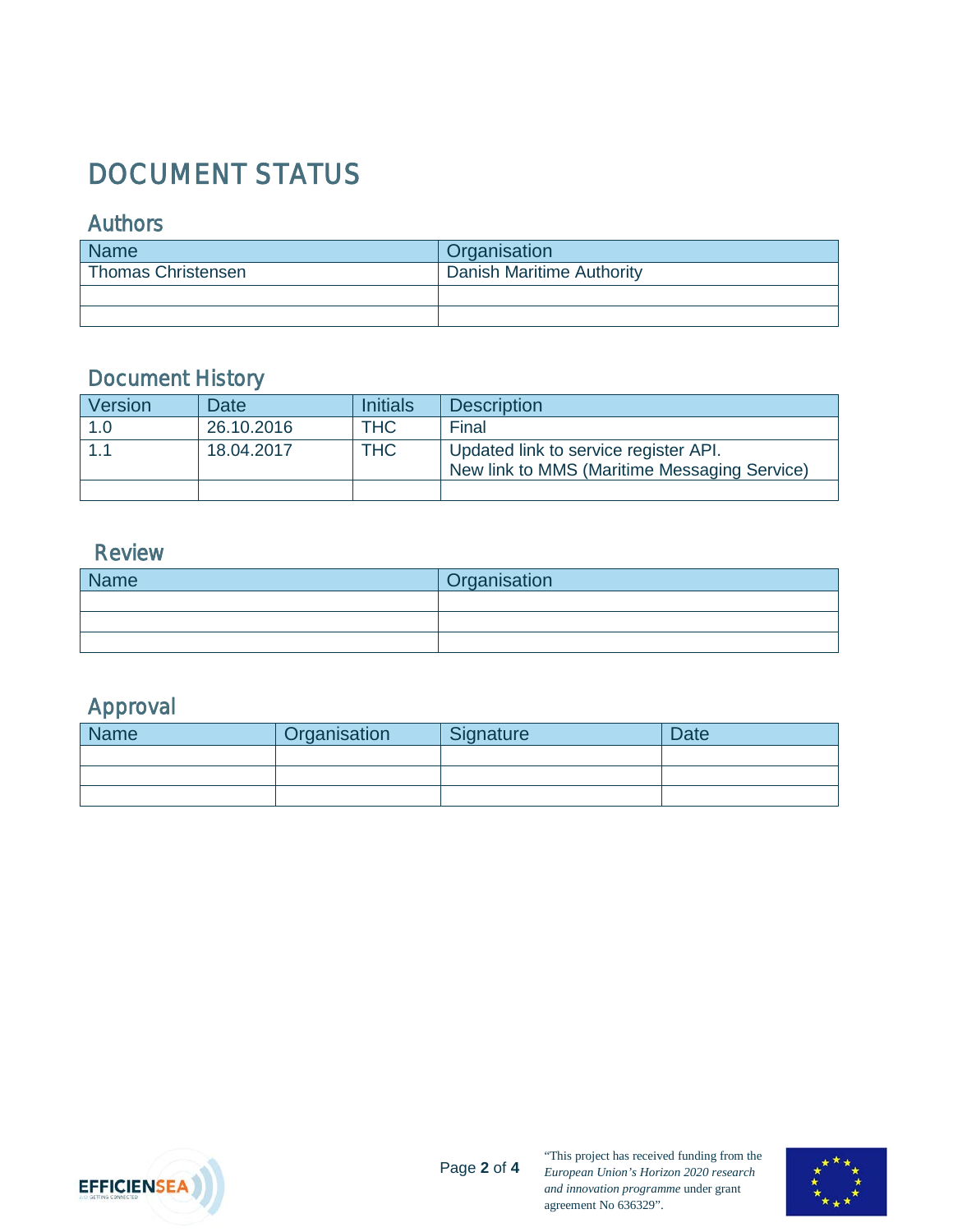#### **Table of Contents**